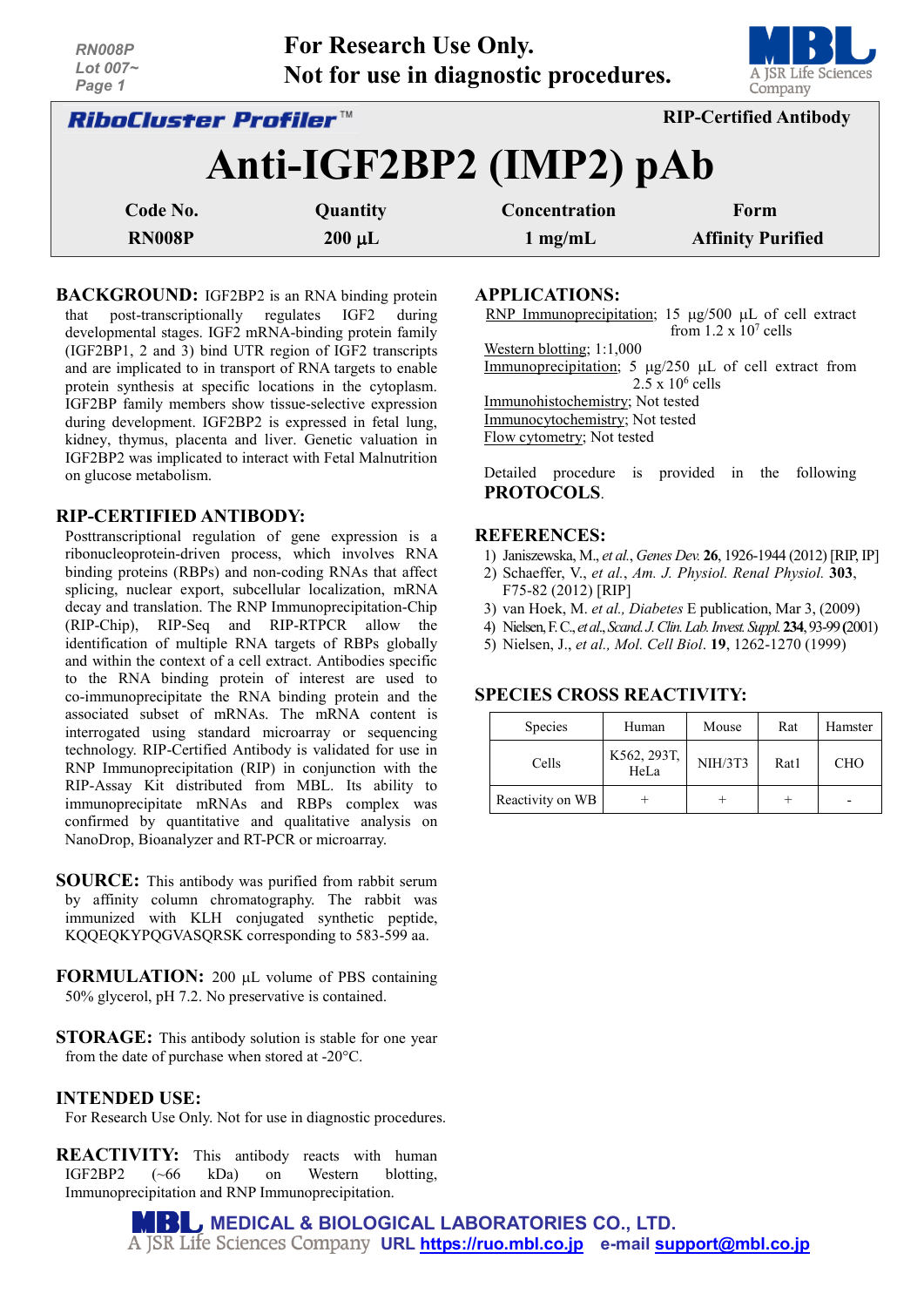

Analysis of isolated RNA with Bioanalyzer.

| Average of the RNA Quantity $(n=2)$ |            |  |  |  |
|-------------------------------------|------------|--|--|--|
| Antibody                            | $RNA$ (ng) |  |  |  |
| Normal Rabbit IgG                   | 73.0       |  |  |  |
| anti-IGF2BP2                        | 756.0      |  |  |  |
| <b>Total RNA</b>                    | 2209667    |  |  |  |

The descriptions of the following protocols are examples. Each user should determine the appropriate condition.

# **PROTOCOLS:**

### **RNP Immunoprecipitation**

Some buffer and reagents are included in the RIP-Assay Kit (code. RN1001). Please also refer to the protocol packaged in the RIP-Assay Kit.

### [Material Preparation]

1. Lysis Buffer (+)

Before using the Lysis Buffer, protease inhibitors, RNase inhibitors, and DTT are added to the Lysis Buffer at the appropriate concentration.

2. Wash Buffer (+)

Before using the Wash Buffer, DTT is added to the Wash Buffer at the appropriate concentration.

### **Protocol**

- 1) Wash 1.2 x 107 cells 2 times with PBS and resuspend them with 500  $\mu$ L of ice-cold Lysis Buffer (+) containing appropriate protease inhibitors, RNase inhibitors, and DTT. Vortex for 10 seconds. Leave on ice for 10 minutes.
- 2) Centrifuge the tube at 12,000 x g for 5 minutes at 4°C and transfer the supernatant to another tube.
- 3) Add 25 µL of 50% protein A agarose beads slurry resuspended in Lysis Buffer (+) into the supernatant. Incubate it at 4°C with rotating for 1 hour.
- 4) Centrifuge the tube at 2,000 x g for 1 minute at 4°C and transfer the supernatant to another tube (precleared sample).
- 5) Mix both 25 µL of 50% protein A agarose beads slurry resuspended in nuclease-free PBS and Normal Rabbit IgG (RIP-Assay Kit) or Anti-IGF2BP2 (IMP2) pAb (RN008P) at the amount of suggested in the **APPLICATIONS,** and then add 1 mL of Wash buffer (+) into each tube. Incubate with gentle agitation for 1 hour at 4°C.
- 6) Wash the beads once with ice-cold Lysis Buffer  $(+)$ (centrifuge the tube at 2,000 x g for 1 minute). Carefully discard the supernatant using a pipettor without disturbing the beads.
- 7) Add 500 µL of cell lysate (precleared sample of step 4), then incubate with gentle agitation for 3 hours at 4°C.
- 8) Wash the beads 4 times with Wash Buffer (+) (centrifuge the tube at 2,000 x g for 1 minute).
- 9) Add 400 µL of Master mix solution (Solution I: Solution  $II = 10$   $\mu$ L: 390  $\mu$ L). Vortex for 10 seconds.
- 10) Add 250 µL of Solution III. Vortex for 10 seconds.
- 11) Centrifuge the tube at 2,000 x g for 2 minutes.
- 12) Transfer the supernatant to the tube containing 2 uL of Solution IV.
- 13) Add 600 µL of ice-cold 2-propanol and place at -20°C for 20 minutes. Centrifuge the tube at 12,000 x g for 10 minutes.
- 14) Wash the pellet 2 times with 0.5 mL of ice-cold 70% Ethanol and dry up the pellet for 5-15 minutes.
- 15) Dissolve the pellets in nuclease-free water.
- 16) RNA was quantified with NanoDrop (Thermo Fisher Scientific Inc.) and the RNA quality was analyzed with Bioanalyzer (Agilent Technologies, Inc.).

(Positive control for RNP Immunoprecipitation; K562)



**Western blotting analysis of IGF2BP2** expression in  $K562$  (1), 293T (2), HeLa  $(3)$ , NIH/3T3  $(4)$  and Rat1  $(5)$  using *RN008P.* 

# **SDS-PAGE & Western blotting**

- 1) Wash 1 x 107 cells 3 times with PBS and suspend them in 1 mL of Laemmli's sample buffer.
- 2) Boil the samples for 2 minutes and centrifuge. Load 10  $\mu$ L of the sample per lane in a 1 mm thick SDS-polyacrylamide gel for electrophoresis.